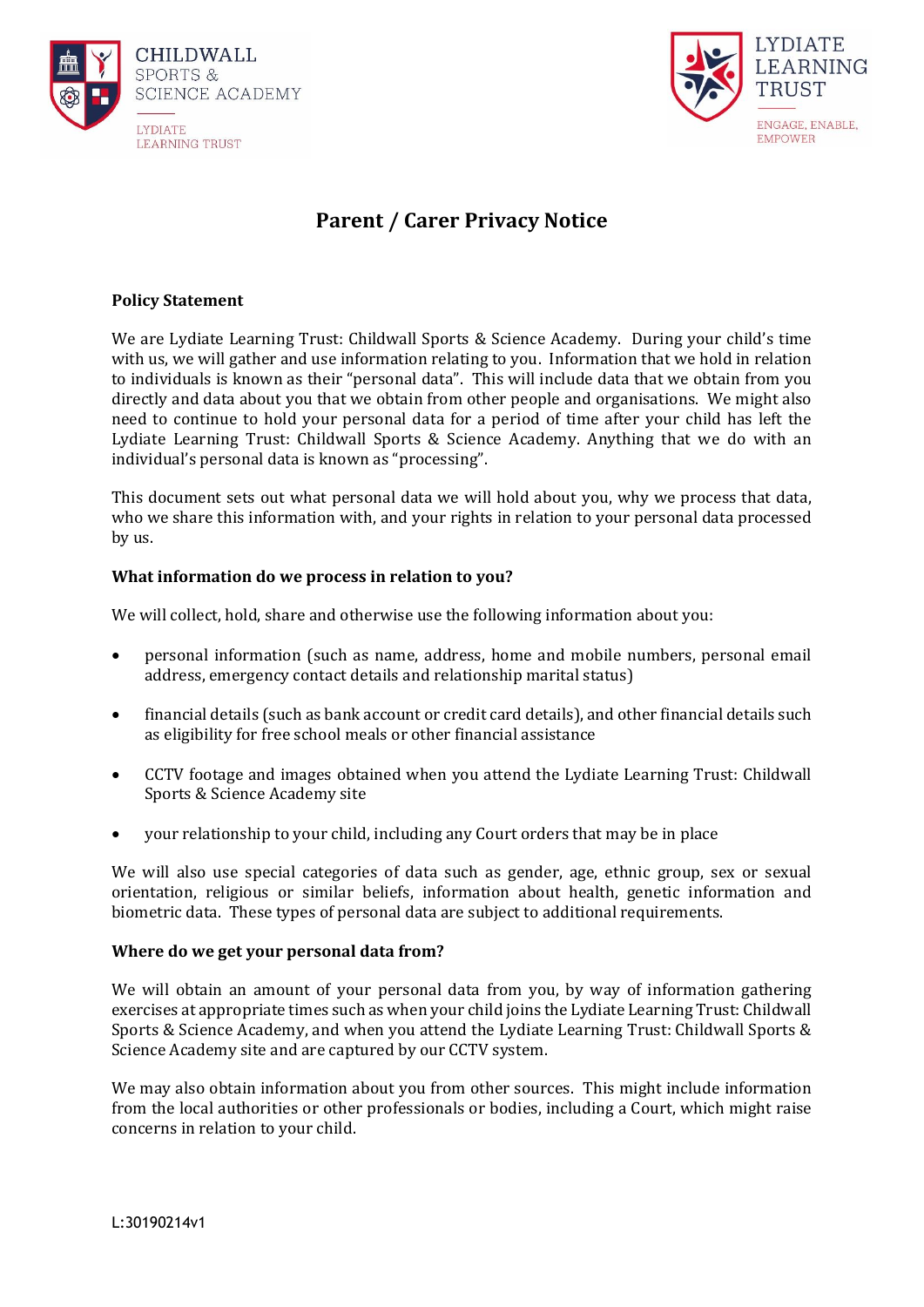## **Why do we use your personal data?**

We will process your personal data for the following reasons:

- 1. Where we are required by law, including:
	- To provide reports and other information required by law in relation to the performance of your child
	- To raise or address any concerns about safeguarding
	- To the Government agencies including the police
	- To obtain relevant funding for the school
	- To provide or obtain additional services including advice and/or support for your family
- 2. Where the law otherwise allows us to process the personal data as part of our functions as Lydiate Learning Trust: Childwall Sports & Science Academy, or we are carrying out a task in the public interest, including:
	- To confirm your identity
	- To communicate matters relating to the Lydiate Learning Trust: Childwall Sports & Science Academy to you
	- To safeguard you, our students and other individuals
	- To enable payments to be made by you to the Lydiate Learning Trust: Childwall Sports & Science Academy
	- To ensure the safety of individuals on the Lydiate Learning Trust: Childwall Sports & Science Academy site
	- To aid in the prevention and detection of crime on the Lydiate Learning Trust: Childwall Sports & Science Academy site
- 3. Where we otherwise have your consent

Whilst the majority of processing of personal data we hold about you will not require your consent, we will inform you if your consent is required and seek that consent before any processing takes place.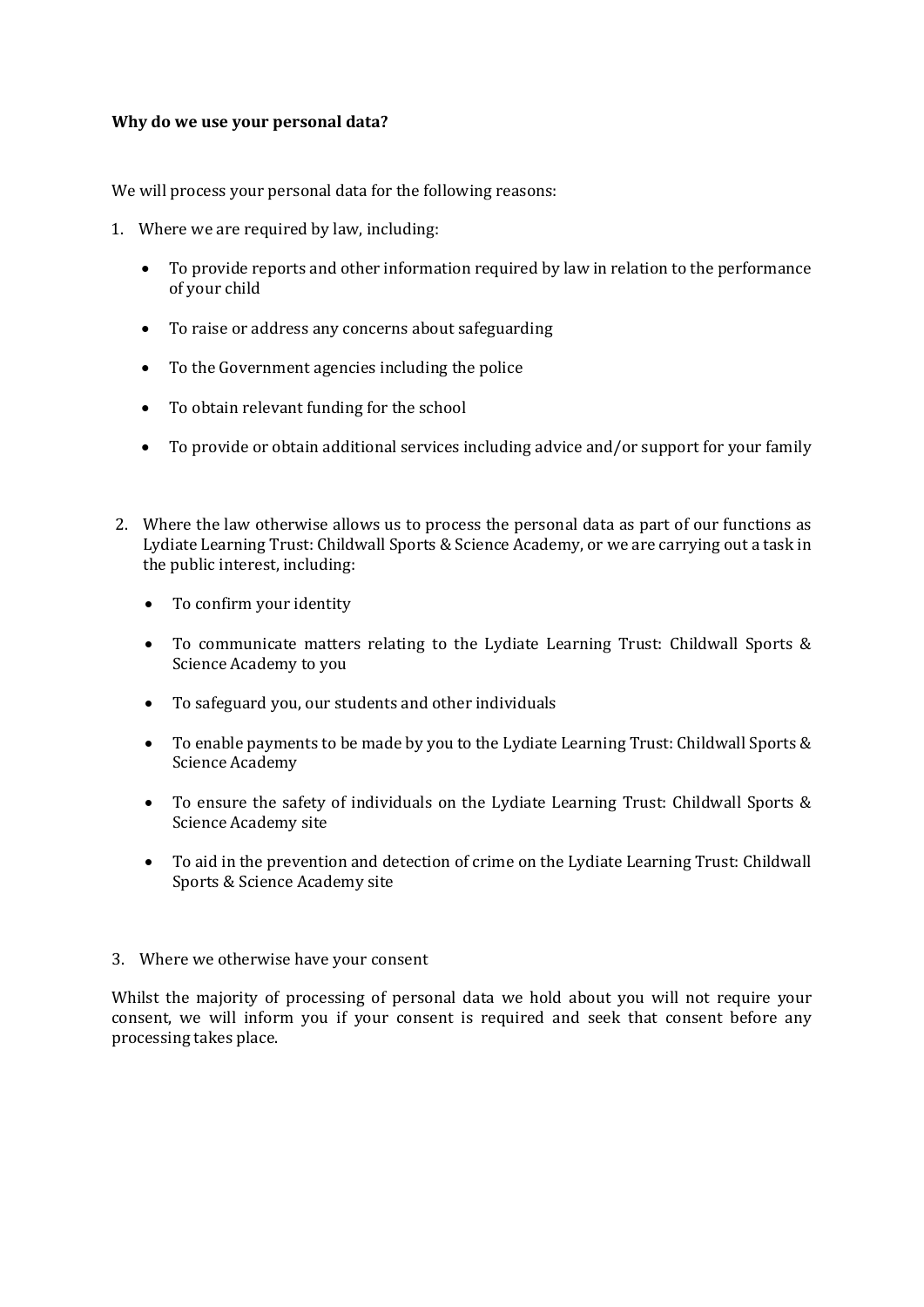## **Why do we use special category personal data?**

We may process special category personal data in relation to you for the following reasons:

- 1. Where the processing is necessary for reasons of substantial public interest, including for purposes of equality of opportunity and treatment, where this is in accordance with our Data Protection Policy.
- 2. Where the processing is necessary in order to ensure your health and safety on the Trust site, including making reasonable adjustments for any disabilities you may have.
- 3. Where we otherwise have your explicit written consent.

There may also be circumstances where we need to use your information in relation to legal claims, or to protect your vital interests of those of your child, and where it is not possible to seek your consent.

## **Failure to provide this information**

If you fail to provide information to us we may be prevented from complying with our legal obligations.

## **How long will we hold your personal data for?**

We will hold your personal data only for as long as necessary. How long we need to hold on to any information will depend on the type of information. For further detail please see our Retention and Destruction Policy.

#### **Who will we share your personal data with?**

We routinely share information about you with:

- Local authorities, to assist them in the exercise of their responsibilities in relation to education and training, youth support and safeguarding purposes
- The Department for Education and/or the Education and Skills Funding Agency, in compliance with legal obligations of the school to provide information about students and parents as part of statutory data collections
- Contractors, such as payment processing providers to enable payments to be made by you to the Trust
- Other schools or alternative education providers where a student is transitioning or transferring in or out, school health and social services, the Health & Safety Executive and other educational support and wellbeing agencies, e.g.: Addaction or Brook Advisory Service.

The Department for Education may share information that we are required to provide to them with other organisations. For further information about the Department's data sharing process, please visit: [https://www.gov.uk/guidance/data-protection-how-we-collect-and-share](https://www.gov.uk/guidance/data-protection-how-we-collect-and-share-research-data)[research-data](https://www.gov.uk/guidance/data-protection-how-we-collect-and-share-research-data)

Contact details for the Department can be found at<https://www.gov.uk/contact-dfe>